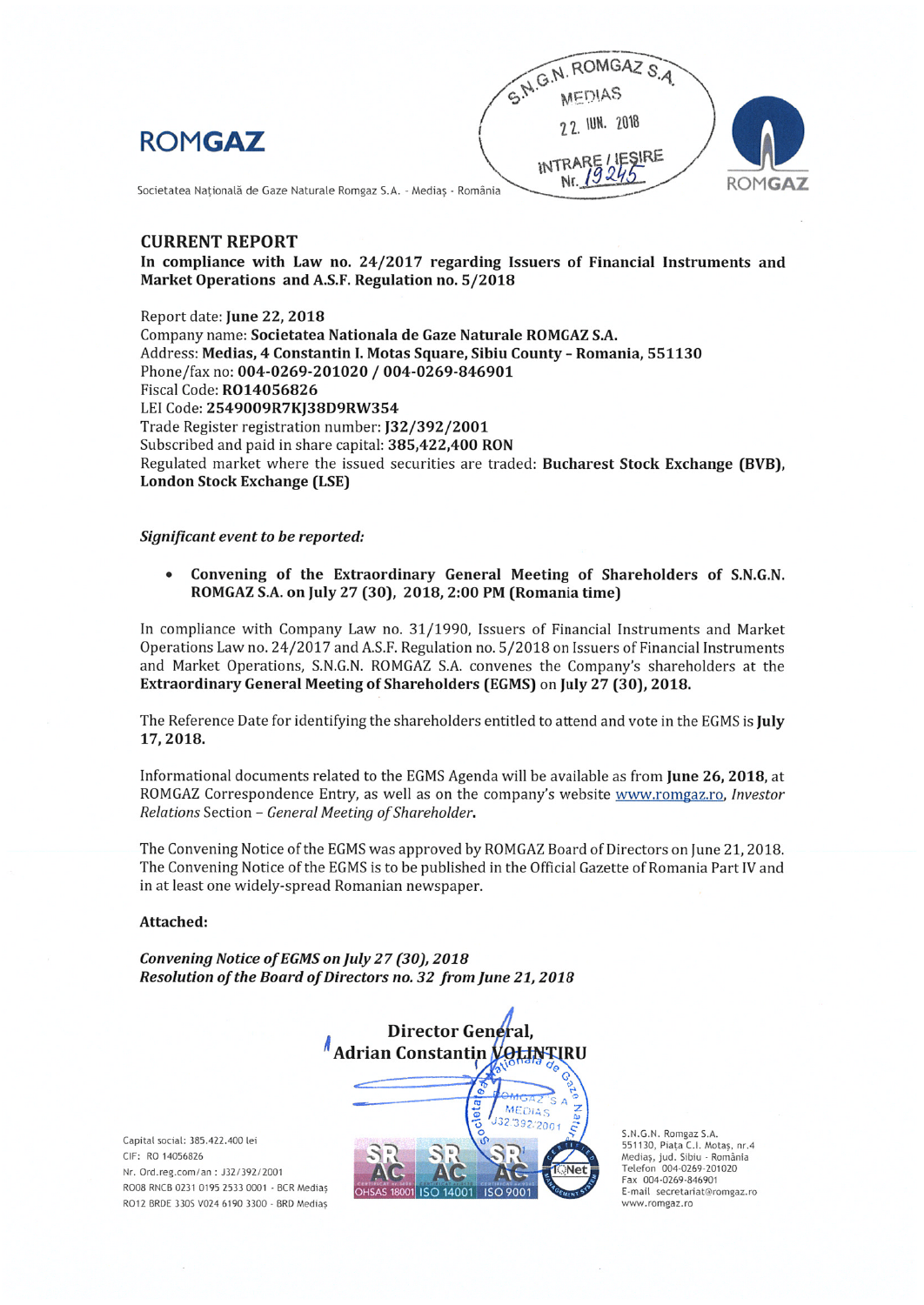

Societatea Națională de Gaze Naturale Romgaz S.A. - Mediaș - România



# CONVENING NOTICE

The Board of Directors of S.N.G.N. "ROMGAZ" - S.A., a company managed in an one-tier system, incorporated and operating under the laws of Romania, registered with the Trade Register Office of Sibiu Court under number 132/392/2001, fiscal code RO 14056826, having its headquarters at Medias, 4 Constantin Motas Square, Sibiu County, with a subscribed and paid up share capital of RON 385,422,400 (hereinafter referred to as "ROMGAZ" or the "Company").

## CONVENES

the Extraordinary General Meeting of Shareholders (EGMS) on July 27, 2018, 2:00 pm (Romania Time) at the headquarters of S.N.G.N. "ROMGAZ" - S.A., located in Medias, 4 Constantin Motas Square, Sibiu County, in the conference room, having the following:

## AGENDA

- Item 1 Approve the supplementation of the scope of business activities of SNGN Romgaz SA - Filiala de Inmagazinare Gaze Naturale Depogaz Ploiesti SRL by adding the following secondary business activities:
	- NACE code 4221 Construction of utility projects for fluids; NACE code 7112 - Engineering activities and related technical consultancy; NACE code 4321 - Electrical installation; NACE code 7120 - Technical testing and analysis, including for natural gas; NACE code 2562 - General mechanics operations; NACE code  $5224$  – Handling activities.

# Item 2 Approve the amendment of the Articles of Incorporation of SNGN Romgaz SA -Filiala de Inmagazinare Gaze Naturale Depogaz Ploiesti SRL, as follows:

"Article 2.1 Secondary Business Activities shall be amended to read as follows: NACE code 0910 - Support activities for petroleum and natural gas production; NACE code 7022— Business and managemen<sup>t</sup> consultancy activities; NACE code 4221 - Construction of utility projects for fluids; NACE code 7112 - Engineering activities and related technical consultancy; NACE code 4321 - electrical installation; NACE code 7120 - Technical testing and analysis, including for natural gas; NACE code 2562 - General mechanics operations; NACE code 5224 - Handling activities."

Nr. Ord.reg.com/an: J32/392/2001 RO08 RNCB 0231 0195 2533 0001 - BCR Medias



Medias, jud. Sibiu - România<br>Telefon 004-0269-201020 Fax 004-0269-846901 E-mail secretariat@romgaz.ro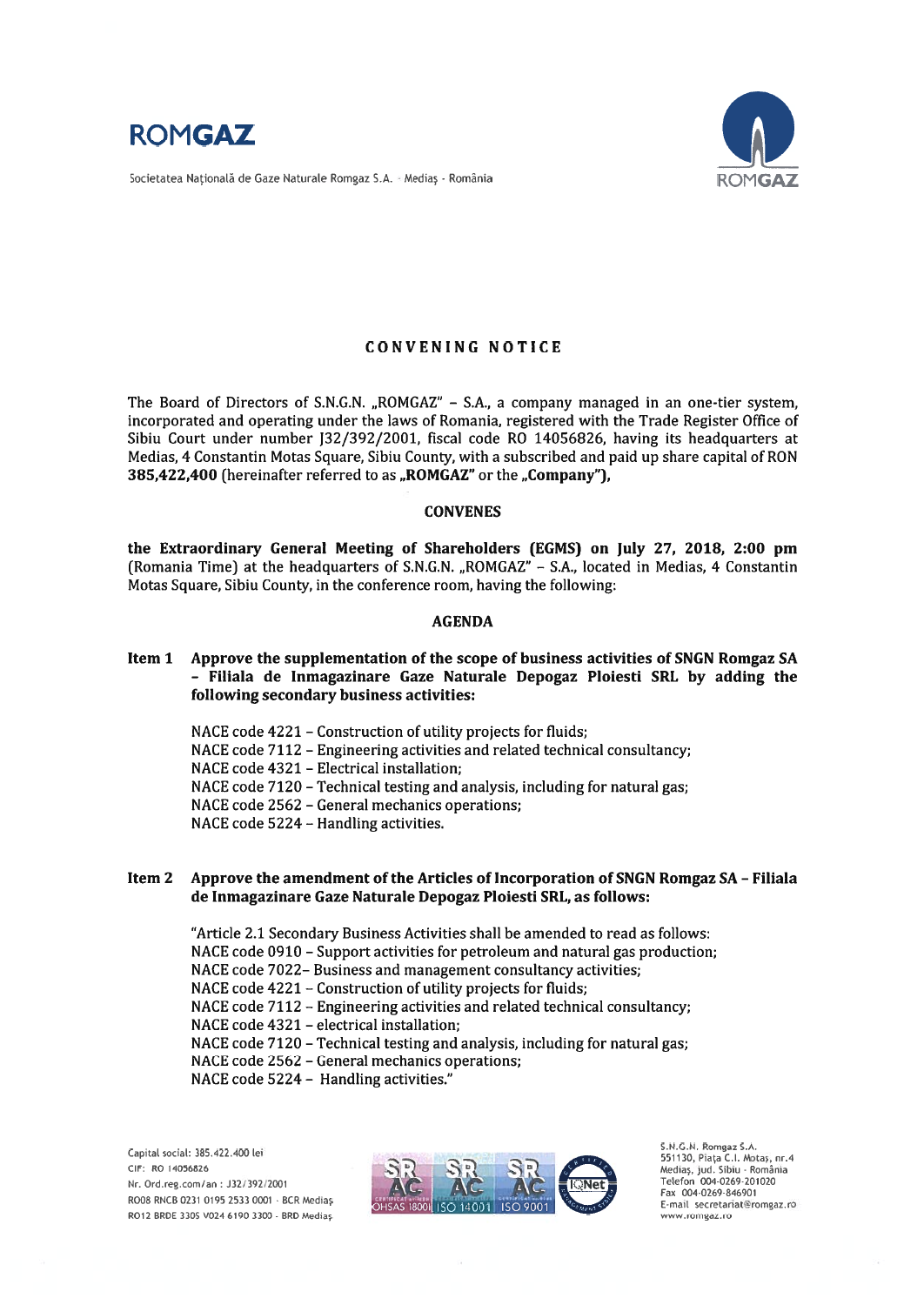- Item 3 Authorize the Director General of SNGN Romgaz SA to sign the update and the proposed amendments to the Articles of Incorporation of SNGN Romgaz SA - Depogaz Ploiesti SRL Natural Gas Underground Storage Subsidiary
- Item 4 Establish August 16, 2018 as "The Record Date", respectively the date for identifying the shareholders who are affected by the Resolution of the Extraordinary General **Meeting of Shareholders**

## Item 5 Authorize the Chairman and the Secretary of the meeting to sign the resolution of the Extraordinary General Meeting of Shareholders

Only shareholders who are registered as S.N.G.N. "ROMGAZ" S.A. shareholders on July 17, 2018 (the "Reference Date") in the Company's Register of Shareholders kept and issued by Depozitarul Central S.A. (Central Depositary) may attend and cast their votes in EGMS.

Informational documents related to the items of the EGMS agenda, the draft resolutions proposed to be adopted by the EGMS will be available as from June 26, 2018, on working days, at the registry desk of the Company Iocated in Medias, <sup>4</sup> Constantin Motas Square, Sibiu County, Romania, postal code 551130 ("ROMGAZ Correspondence Entry") as well as on the website of the Company (www.romgaz.ro). ROMGAZ Correspondence Entry is open between 7:30 am—3:30 pm(Romania Time), excep<sup>t</sup> for non-business days and public holidays. The shareholders of the Company may obtain, upon request, copies ofthe documents related to the items included on the EGMS agenda.

One or more shareholders representing, individually or jointly, at least 5% of the share capital of the Company may demand, through <sup>a</sup> reques<sup>t</sup> submitted to the Board of Directors of the Company, the insertion of additionai items on the agenda of the EGMS ("proposals to add new items on the agenda") and submit draft resolutions for the items included on the agenda of the EGMS ("draft resolutions for the items included or proposed to be included on the agenda").

Proposals to add new items on the agenda shall be accompanied by <sup>a</sup> justification and/or <sup>a</sup> draft resolution proposed to be adopted.

# Proposals to add new items on the agenda and justification and/or draft resolutions for the items included or proposed to be included on the agenda shall be:

- a) sent to and registered at ROMGAZ Correspondence Entry by any type of courier service with proof of delivery, or by e-mail with incorporated extended electronic signature, in accordance with Law no. 455/2001 on the electronic signature, at investor.relations@romgaz.ro by JuIy 12, 2018, 3:30 pm (Romania Time). Both means of transmission shall be clearly marked with capital letters "FOR THE EXTRAORDINARY GENERAL MEETING OF SHAREHOLDERS OF JULY 27, 2018".
- b) in case of shareholders being natural persons, accompanied by copies of the identity documents of the shareholders (the identity documents shall enable the identification of the shareholders in the Company's Register of Shareholders kept and issued by Depozitarul Central S.A.) and in case of shareholders being legal persons, accompanied by the copy of the identity document of the legal representative together with the original or <sup>a</sup> true copy of the excerpt issued by the Trade Register or any other document, original or true copy, issued by <sup>a</sup> competent authority of the country where the shareholder is legally registered, proving the capacity as legal representative, issued no more than 3 months prior to the publishing date of the EGMS convening notice; documents proving the capacity as legal representative, prepared in <sup>a</sup> foreign language other than English, shall be accompanied by their certified translation into Romanian or English.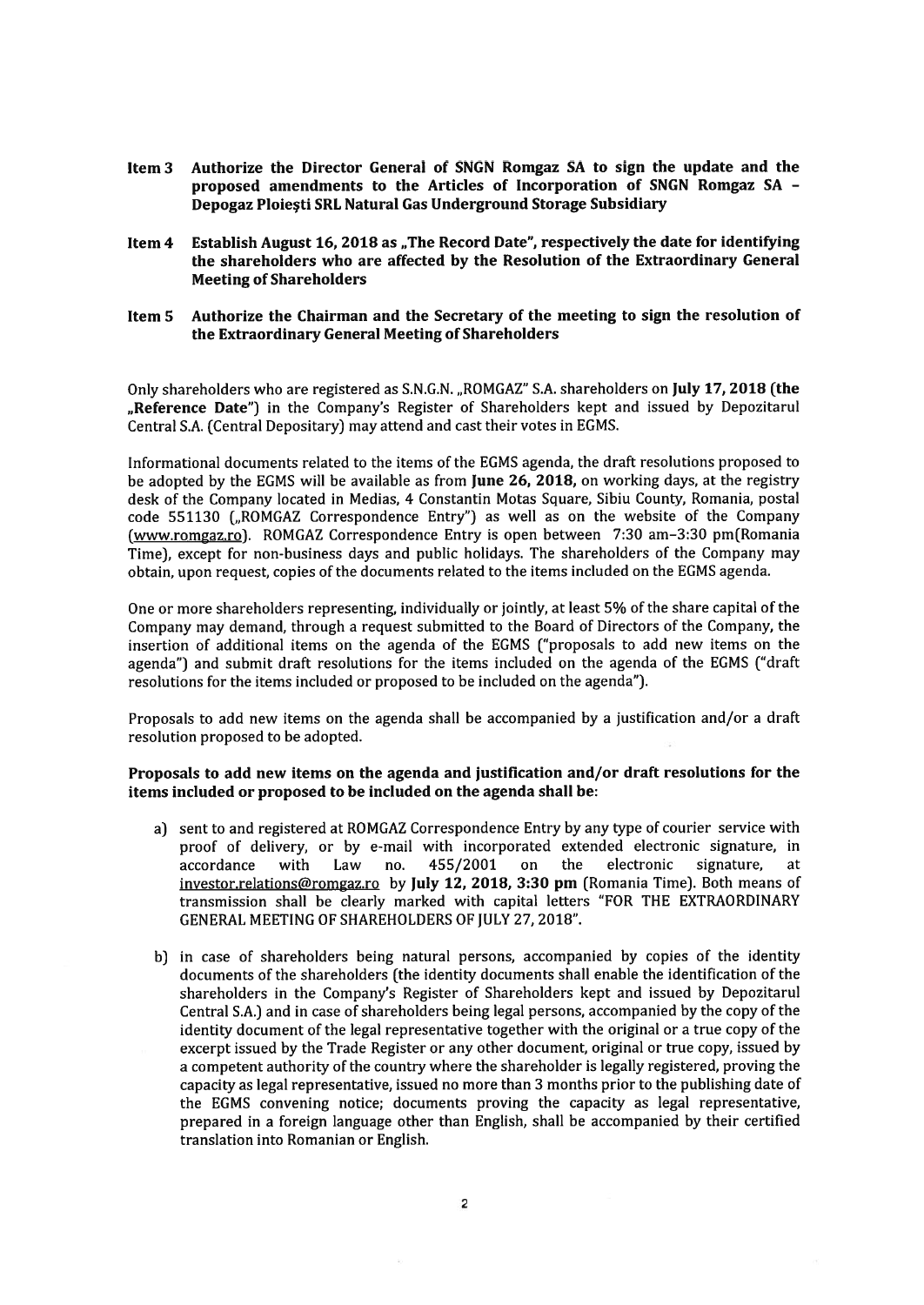The supporting documents of the proposals to add new items on the agenda and/or draft resolutions related to the items included or proposed to be included on the agenda will be available as from July 16, 2018 at the registry desk of the Company located in Medias, 4 Constantin Motas Square, Sibiu County, Romania, postal code 551130 ("ROMGAZ Correspondence Entry") as well as on the website of the Company (www.romgaz.ro). ROMGAZ Correspondence Entry is open between 7:30 am - 3:30 pm (Romania Time), except for non-business days and public holidays. The shareholders of the Company may obtain, upon request, copies of the documents related to the items included on the agenda of the EGMS.

The shareholders of the Company may submit questions in writing, in Romanian or English language, related to the items of the EGMS agenda. The written questions related to the items of the EGMS agenda shall be sent and registered at ROMGAZ Correspondence Entry by any type of courier service with proof of delivery, or by e-mail with incorporated extended electronic signature, in accordance with Law no. 455/2001 on the electronic signature, at investor.relations@romgaz.ro by July 23, 2018, 3:3Opm (Romania Time), clearly marked with capital Ietters "FOR THE EXTRAORDINARY GENERAL MEETING OF SHAREHOLDERS OF JULY 27, 2018".

The shareholders of the Company may send written questions, related to the items of the EGMS agenda; in case of shareholders being natural persons, accompanied by copies of the identity documents of the shareholders (the identity documents shall enable the identification of the shareholders in the Company's Register of Shareholders kept and issued by Depozitarul Central S.A.), and in case of shareholders being legal persons, accompanied by the copy of the identity document of the legal representative together with the original or <sup>a</sup> true copy of the excerp<sup>t</sup> issued by the Trade Register or any other document, original or true copy, issued by <sup>a</sup> competent authority of the country where the shareholder is legally registered, proving the capacity as legal representative, issued no more than 3 months prior to the publishing date ofthe EGMS convening notice; documents proving the capacity as legal representative prepared in <sup>a</sup> foreign language other than English, shall be accompanied by their certified translation into Romanian or English.

Shareholders registered at the Reference Date in the Company's Register of Shareholders kept and issued by Depozitarul Central S.A. may attend the EGMS and may vote:

- i) in person direct vote;
- ii) through a representative with a special or general power of attorney;
- iii) by correspondence.

The special power of attorney form:

- a) shall be available, in Romanian and English language, as from June 21, 2018 at ROMGAZ Correspondence Entry and on the Company web page (www.romgaz.ro);
- b) shall include the shareholder identification method, the number of owned shares, as well as the voting options "for" or "against" or "abstain" for every issue to be voted upon;
- c) shall be updated by the Company if new items are added to the agenda of the EGMS;
- d) shall be filled in by the shareholder in three counterparts: one for the shareholder, one for the representative, and one for the Company.

The general power of attorney will be awarded by the shareholder, acting as client, only to an agen<sup>t</sup> as it is defined under Art. 2, Par. 1, point 20 of Law No. 24/2017 on issuers of financial instruments, or to an attorney-at-law.

The original copy of the special and general powers of attorney, in Romanian or English language, shall be transmitted to ROMGAZ Correspondence Entry by any form of courier service with proof of delivery no later than July 26, 2018, 12:00 noon (Romania Time), in sealed envelope, clearly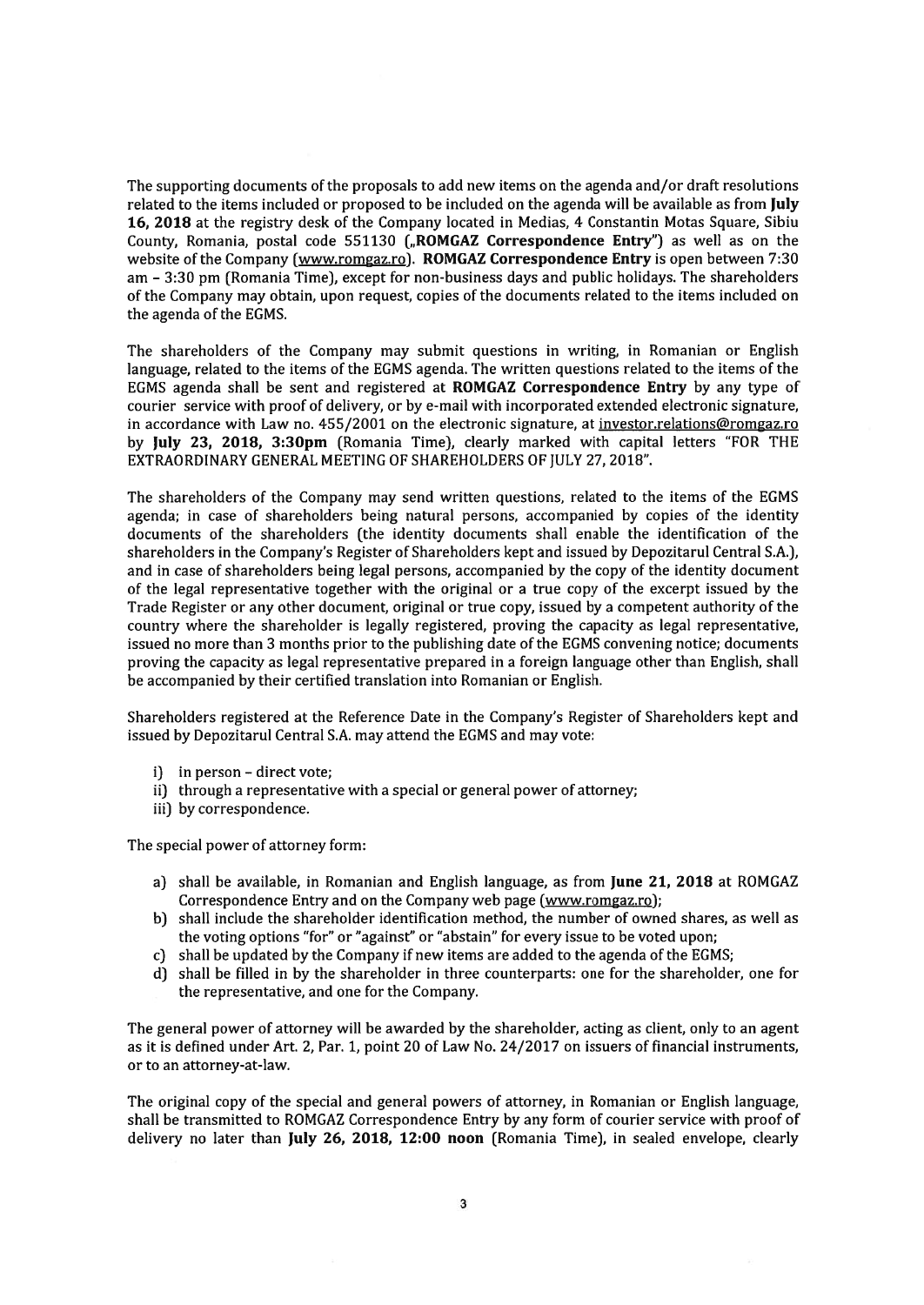marked with capital Ietters "FOR THE EXTRAORDINARY GENERAL MEETING OF SHAREHOLDERS OF JULY 27, 2018", along with the copy of the shareholder's identity document (in case of shareholders being natural persons - copy of the identity document, and in case of shareholders being legal persons - copy of the legal representative identity document) as the case may be, along with the original or the certified true copy of the excerp<sup>t</sup> issued by the Trade Register or the original or the certified true copy of any other document issued by <sup>a</sup> competent authority of the country where the shareholder is duly incorporated, proving the capacity as legal representative, issued no more than 3 months prior to the publishing date of the EGMS convening notice.

If the representative is <sup>a</sup> credit institution providing custodian services and it submits <sup>a</sup> special power of attorney, such power of attorney shall be prepared in accordance with Regulation 6/2009 of CNVM and CNVM Executive Order No. 26/20 December 2012, signed by such shareholder and, mandatorily accompanied by <sup>a</sup> sworn statement issued by the credit institution which has received the special power of attorney for representation and stating that:

- a) the credit institution provides custodian services for that respective shareholder;
- b) the instructions of the special power of attorney are identical to those comprised in the SWIFT message received by the credit institution with <sup>a</sup> view to voting on behalf of the respective shareholder;
- c) the special power of attorney is signed by the shareholder.

The special and general powers of attorney may be also sent by e-mail at the address: investor.relations@romgaz.ro, having attached an extended electronic signature in accordance with Law No. 455/2001on electronic signature, no later than July 26, 2018, 12:00 noon (Romania Time).

Access of shareholders authorized to attend the EGMS is allowed based on simple proof of identity, as follows:

- a) in case of shareholders being natural persons based on the identity document;
- b) in case of legal persons  $-$  based on the copy of the excerpt or equivalent and the legal representative's identity document, or the documents proving the capacity as Iegal representative of the legal person (in case the EGMS is not attended by the Iegal representative of the institutional investor), as the case may be;
- c) in case of <sup>a</sup> conventional representative, the documents provided at letter a) or b) above along with the special or general power of attorney.

The capacity as legal representative shall be proved by providing an excerp<sup>t</sup> issued by the Trade Register (or by another institution of similar authority of the resident country of the shareholder being <sup>a</sup> foreign Iegal person), as original or certified true copy, issued no more than 3 months prior to the publishing date of the EGMS convening notice. Documents proving the capacity as legal representative, prepared in <sup>a</sup> foreign language other than English, shall be accompanied by their certified translation into Romanian or English.

The shareholders of the Company may vote by correspondence, prior to EGMS, by using the voting ballot form for the vote by correspondence (the "Voting Ballot").

The Voting Ballot:

- a) shall be available, in the Romanian and English language, as from June 26, 2018 at ROMGAZ Correspondence Entry and on the Company web page (www.romgaz.ro);
- b) shall provide the shareholder identification method, the number of owned shares and the voting options "for" or "against" or "abstain" for every issue to be voted upon;
- c) shall be updated by the Company if new items are added on the agenda of the EGMS.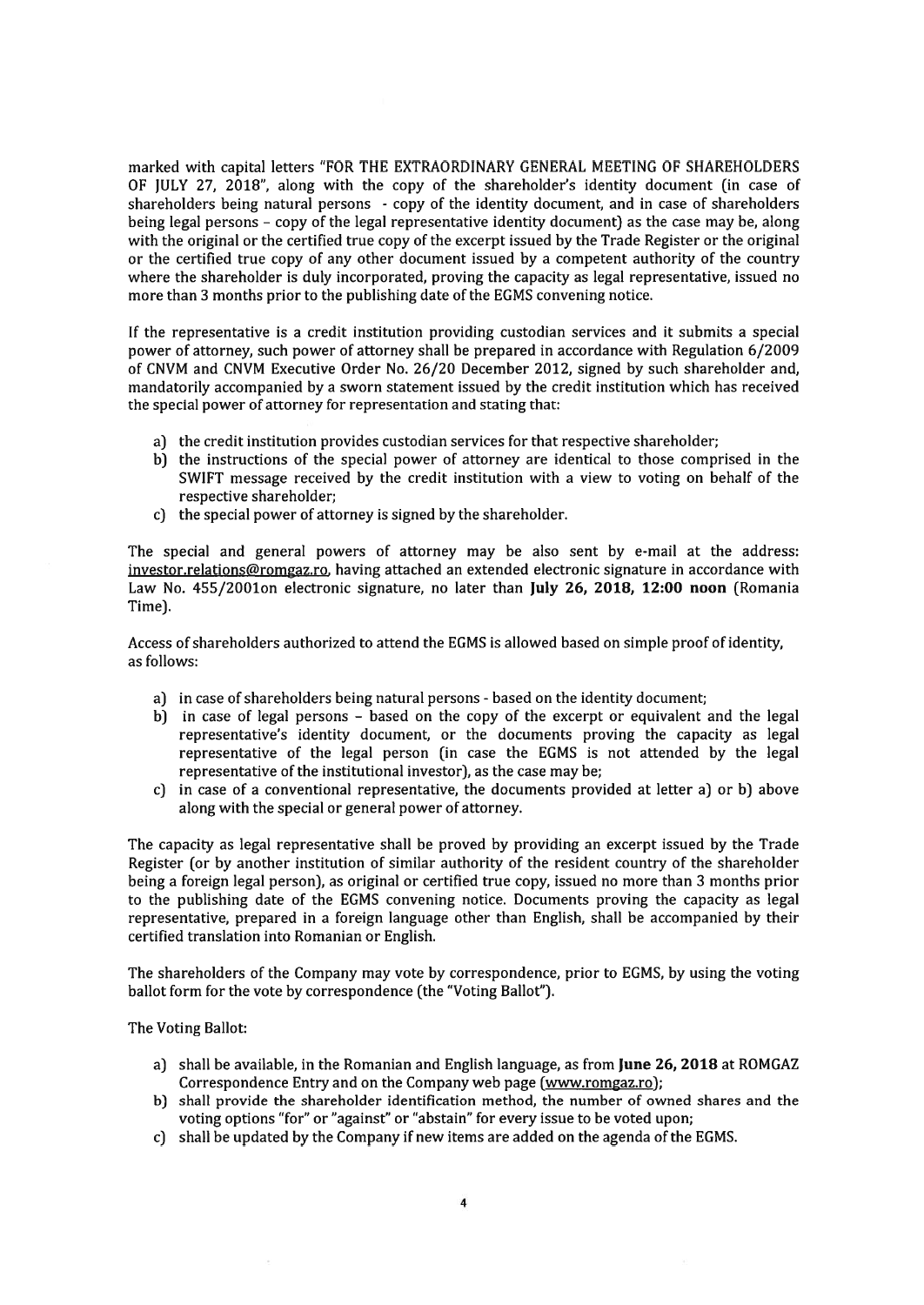The Voting Ballots shall be transmitted as original copies, in Romanian or English language, to ROMGAZ Correspondence Entry, by any form of courier service with proof of delivery, or by e-mail at the address: investor.relations@romgaz.ro, having attached an extended electronic signature in accordance with Law No. 455/2001 on electronic signature, no Iater than July 26, 2018, 12:00 noon [Romania Time), clearly marked with capital letters 'FOR THE EXTRAORDINARY GENERAL MEETING OF SHAREHOLDERS OF JULY 27, 2018".

The filled in and signed Voting Bailots shall be accompanied by copies of the shareholders' identification documents (the identity document in case of natural persons, and the identity document of the legal representative in case of legal persons, respectively), as the case may be, along with the excerpt, as original or certified true copy, issued by the Trade Register or any other document, as original or certified true copy, issued by <sup>a</sup> competent authority of the state where the shareholder is duly incorporated, in proof of the capacity of the legal representative, issued no more than 3 months prior to the publishing date of the EGMS convening notice.

If new items are added on the Agenda, after publishing the Convening Notice, the updated special power of attorney form and the Voting BalIot wiII be available at ROMGAZ Correspondence Entry and on the Company web page (www.romgaz.ro), as from JuIy 16, 2018.

The Voting Ballots/ special or general powers of attorney which are not received at ROMGAZ Correspondence Entry or by e-mail until July 26, 2018, 12:00 noon (Romania Time) shall not be counted towards the quorum and majority in the EGMS.

Ifthe agenda is supplemented/ updated and the shareholders do not submittheir updated powers of attorney and updated Voting Ballots, the special powers of attorney and the Voting Ballots submitted prior to agenda supplementation/update shall not be taken into account, excep<sup>t</sup> for the items included in the supplemented/updated agenda.

Should the statutory quorum for convening the EGMS not be met on the first date, namely July 27, 2018, the EGMS shall be convened at JuIy 30, 2018, 2:00 pm(Romania Time), at the same venue and with the same agenda. ln the event of <sup>a</sup> new convening, the Reference Date for identifying the shareholders entitled to attend and vote in the EGMS is the same, namely July 17, 2018

Additional information may be obtained from the Secretary Department of the General Shareholders Meeting and the Board of Directors, <sup>p</sup>hone number 0040 374 401643, and on the Company web page (www.romgaz.ro).

> CHAIRMAN OF THE BOARD OF DIRECTORS NISTORAN DORIN-LIVIU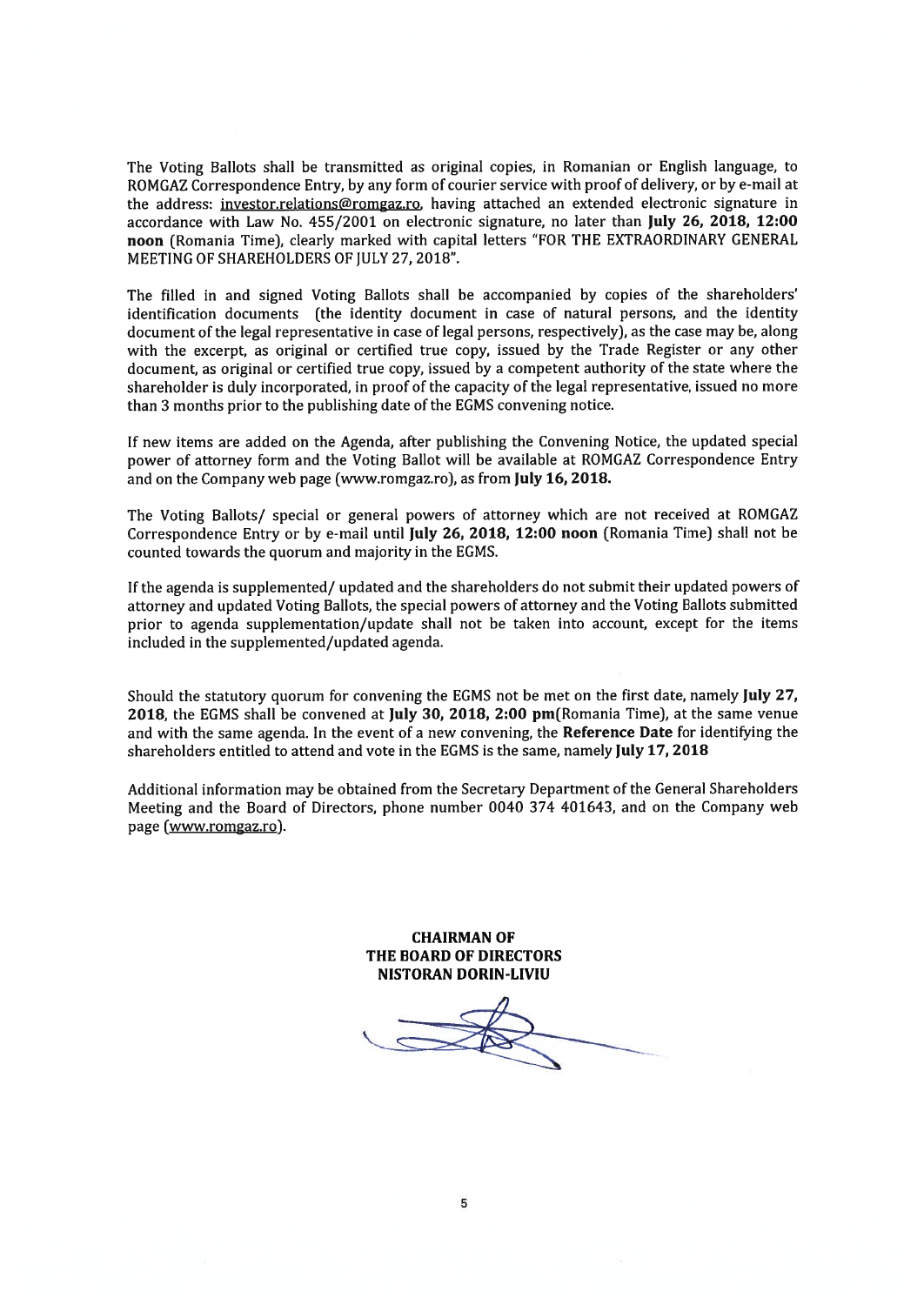

Societatea Natională de Gaze Naturale Romgaz S.A. - Mediaș - România



# BOARD OF DIRECTORS

## RESOLUTION N032/2018

# of the Board of Directors of Societatea Nationala de Gaze Naturale "ROMGAZ" - S.A. Medias. taken at the meeting of June 21, 2018

The Board of Directors of Societatea Nationala de Gaze Naturale "ROMGAZ" - S.A joined in the meeting on June 21, 2018 at 4:00 pm (Romania time) at the headquarters of "ROMGAZ", located in Medias, 4 Constantin Motas Square, Sibiu County Romania, the conference room, issues the following:

## R E S O L U T I O N:

## Article 1

In accordance with provisions of Article 117 (1) of Company Law NO 31/1990, republished, as subsequently amended and supplemented and of Article 13 (1) of Articles of Incorporation of Societatea Nationala de Gaze Naturale "ROMGAZ"-S.A., updated, the Board of Directors decides upon the following:

- a) Approve the convening of the Extraordinary General Meeting of Shareholders of Societatea Nationala de Gaze Naturale "ROMGAZ" S.A. (EGMS) on JuIy 27, 2018, 2:00 pm, at the headquarters ofSNGN ROMGAZ SA, in Medias, 4 Constantin Motas Square, Sibiu County, the conference room
- b) Establish July 30, 2018, 2:00 pm (Romania time) for the second Extraodinary General Meeting of Shareholders of Societatea Nationala de Gaze Naturale "ROMGAZ" S.A., if the validity conditions for the EGMS of July 27, 2018, 2:00 pm, are not met
- c) Establish July 17, 2018 as the "Reference Date", namely the identification date of the shareholders entitled to participate in the EGMS of July 27, 2018 and to cast their votes during such meeting
- d) Propose August 16, 2018 as "The Record Date", namely the identification date of shareholders who are affected by the resolution of the Extraordinary General Meeting of Shareholders
- e) Approve the following EGMS Agenda of July 27, 2018:
- "Item 1 Approve the supplementation of the scope of business activities of SNGN Romgaz  $SA$  Filiala de lnmagazinare Gaze Naturale Depogaz Ploiesti SRL by adding the following secondary business activities:



551130, Piata C.I. Motaș, nr.4